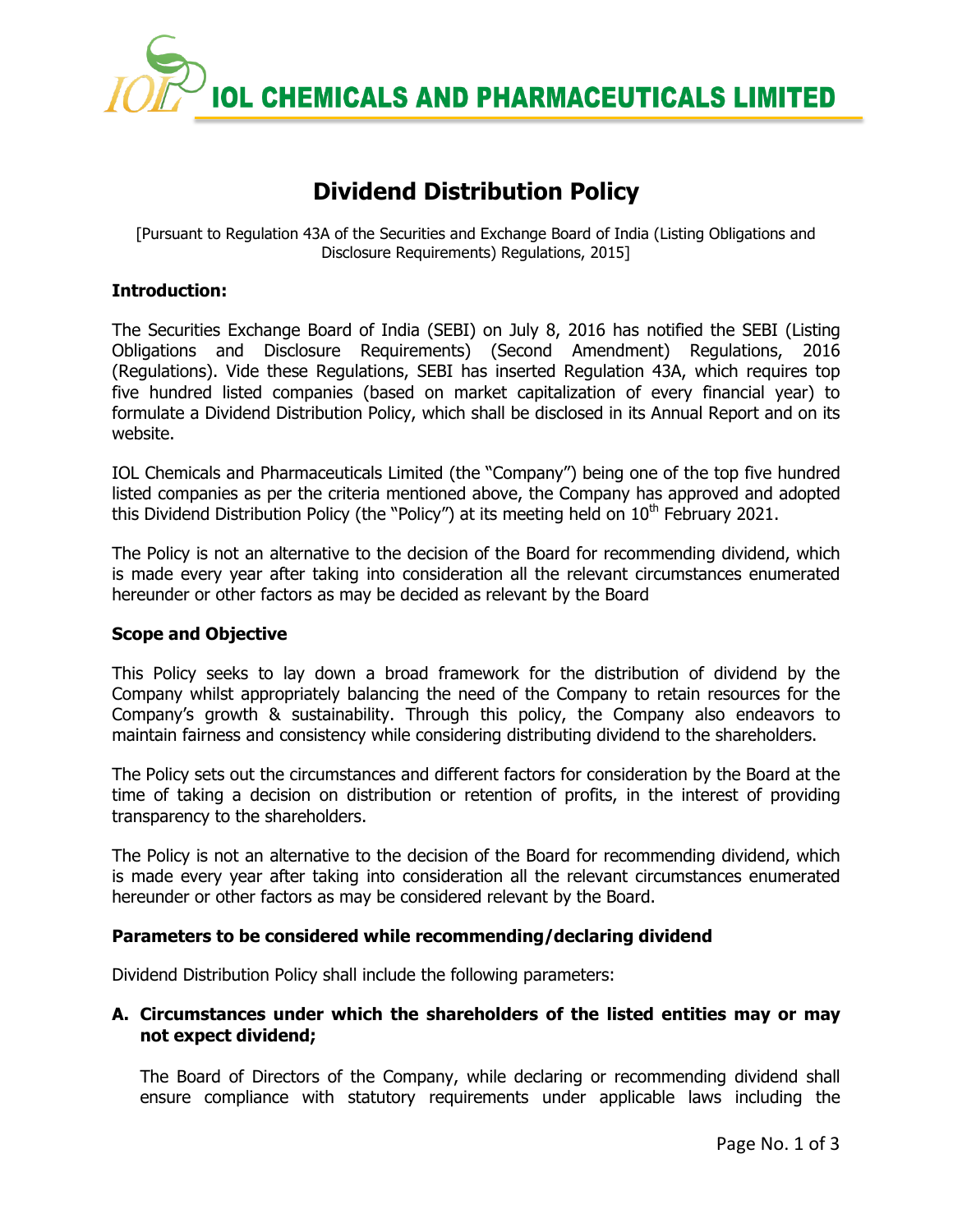

provisions of the Companies Act, 2013 and Listing Regulations. The Board of Directors of the Company may not declare/ recommend dividend or declare lower rate of dividend based on the following:

- 1. Prospective growth opportunities/threats/concerns of the Company;
- 2. Inadequacy or absence of profits;
- 3. Higher working capital requirements for business operations of the Company.
- 4. Any other factors as deemed fit by the Board.

# **B. Financial parameters that shall be considered while declaring dividend;**

The Board of Directors of the Company shall consider the following financial including the internal parameters while declaring or recommending dividend to shareholders:

- 1. Profits earned during the financial year
- 2. Retained Earnings
- 3. Major capital expenditure to be incurred by the Company;
- 4. Cash flow requirements of the Company;
- 5. Setting off unabsorbed losses and / or depreciation of past years, if any.
- 6. Earnings outlook for next three to five years
- 7. Any other relevant factors and material events

# **C. External factors that shall be considered for declaration of dividend;**

The Board of Directors of the Company shall consider the following external parameters while declaring or recommending dividend to shareholders:

- 1. Regulatory requirements;
- 2. Market conditions;
- 3. Economic environment;
- 4. Political/geographical situations;
- 5. Inflation rate;
- 6. Industry Outlook for future years.
- 7. Any other factors as deemed fit by the Board.

### **D. Policy as to how the retained earnings shall be utilized;**

The Company shall endeavor to utilise the retained earnings in a manner which shall be beneficial to the interests of the Company and also its shareholders. The retained earnings of the Company may be used in any of the following ways:

- 1. Capital expenditure for working capital;
- 2. Organic and/ or inorganic growth;
- 3. Investment in new business (es) and/or additional investment in existing business (es);
- 4. Declaration of dividend;
- 5. Capitalisation of shares;
- 6. Buy back of shares;